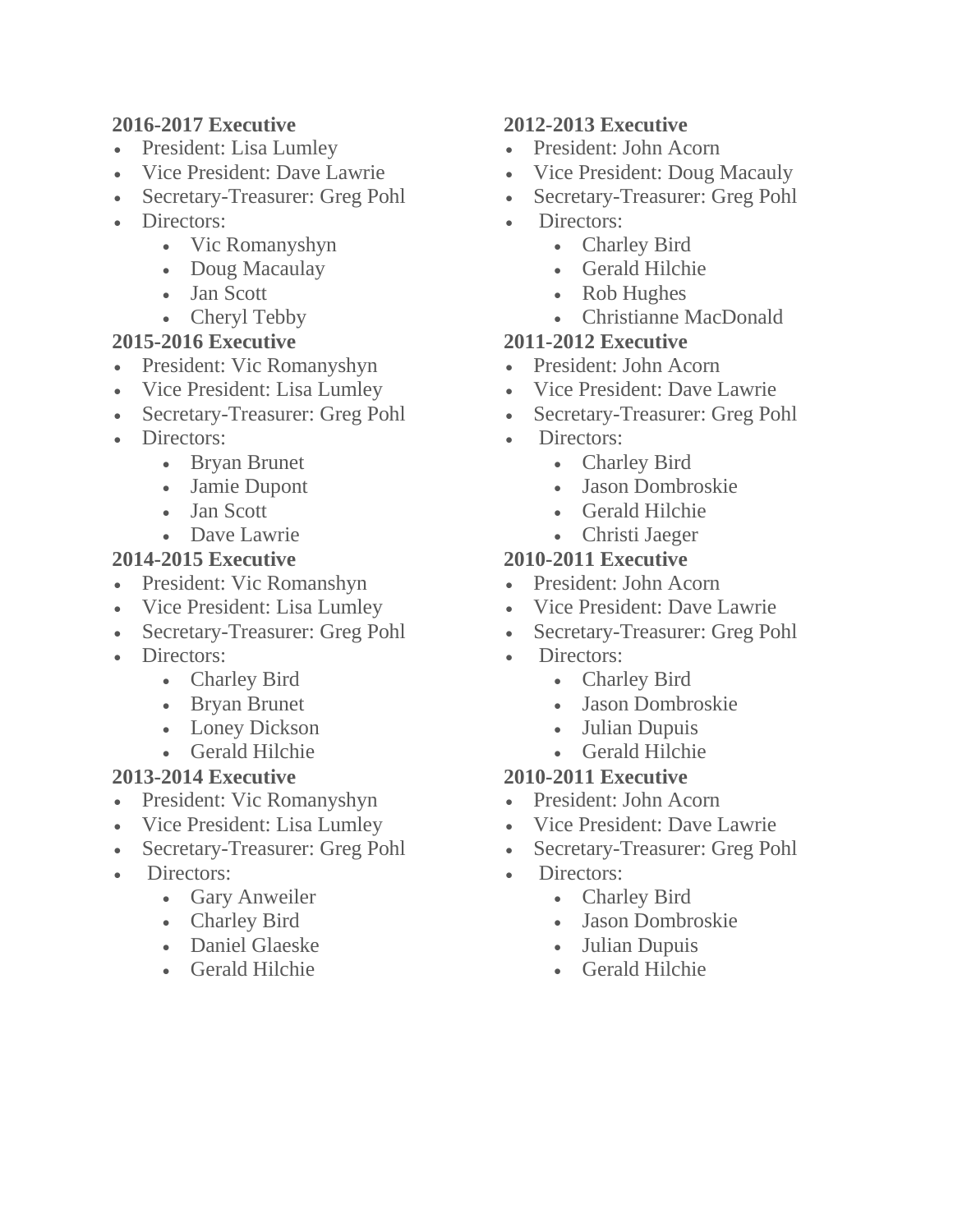#### **2009-2010 Executive**

- President: Felix Sperling
- Vice President: Jason Dombroskie
- Secretary-Treasurer: Greg Pohl
- Directors:
	- Charley Bird
	- Gloria Brons
	- Julian Dupuis
	- Gerald Hilchie

#### **2008-2009 Executive**

- President: Felix Sperling
- Vice President: Jason Dombroskie
- Secretary-Treasurer: Greg Pohl
- Directors:
	- Gary Anweiler
	- Charley Bird
	- Gloria Brons
	- Brian Brunet

## **2007-2008 Executive**

- President: Felix Sperling
- Vice President: Thomas Simonsen
- Secretary-Treasurer: Greg Pohl
- Directors:
	- Charley Bird
	- Marie Djernaes
	- Jason Dombroskie
	- Lisa Lumley

# **2006-2007 Executive**

- President: Greg Pohl
- Vice President: Thomas Simonsen
- Secretary-Treasurer: Gary Anweiler
- Directors:
	- Charley Bird
	- Bruce Christensen
	- Marie Djernaes
	- Jason Dombroskie

#### **2005-2006 Executive**

- President: Greg Pohl
- Vice President: Doug Macaulay
- Secretary-Treasurer: Gary Anweiler
- Directors:
	- Charley Bird
	- Marie Djernaes
	- Dave Lawrie
	- Ted Pike

## **2004-2005 Executive**

- President: Greg Pohl
- Vice President: Doug Macaulay
- Secretary-Treasurer: Gary Anweiler
- Directors:
	- Charley Bird
	- Gerald Hilchie
	- Amanda Roe
	- Chris Schmidt

# **2003-2004 Executive**

- President: Chris Schmidt
- Vice President: Doug Macaulay
- Secretary-Treasurer: Greg Pohl
- Directors:
	- Gary Anweiler
	- Charley Bird
	- Bruce Christenson
	- Ted Pike

## **2002-2003 Executive**

- President: Chris Schmidt
- Vice President: Felix Sperling
- Secretary-Treasurer: Greg Pohl
- Directors:
	- John Acorn
	- Gary Anweiler
	- Charley Bird
	- Doug Macaulay